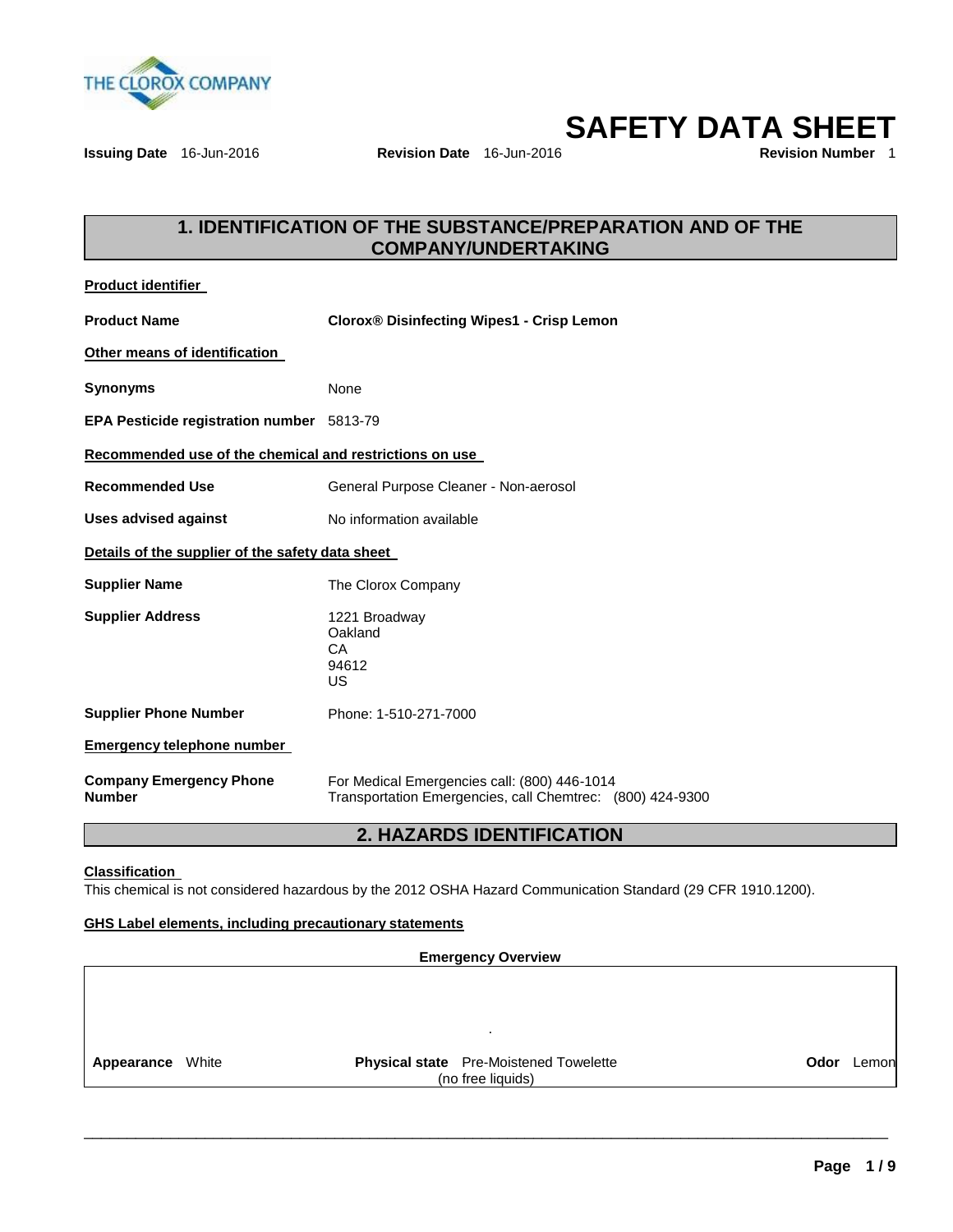#### **Precautionary Statements - Prevention** None

**Precautionary Statements - Response** None

**Precautionary Statements - Storage** None

**Precautionary Statements - Disposal** None

#### **Hazards not otherwise classified (HNOC)** Not applicable

.

### **Unknown Toxicity**

21.5 % of the mixture consists of ingredient(s) of unknown toxicity

### **Other information**

No information available

### **Interactions with Other Chemicals**

No information available.

# **3. COMPOSITION/INFORMATION ON INGREDIENTS**

\_\_\_\_\_\_\_\_\_\_\_\_\_\_\_\_\_\_\_\_\_\_\_\_\_\_\_\_\_\_\_\_\_\_\_\_\_\_\_\_\_\_\_\_\_\_\_\_\_\_\_\_\_\_\_\_\_\_\_\_\_\_\_\_\_\_\_\_\_\_\_\_\_\_\_\_\_\_\_\_\_\_\_\_\_\_\_\_\_\_\_\_\_

| <b>Chemical Name</b>                                                                      | <b>CAS No</b> | Weight-%    | <b>Trade Secret</b> |
|-------------------------------------------------------------------------------------------|---------------|-------------|---------------------|
| Ethylene glycol monohexyl ether                                                           | 112-25-4      | 1-5         |                     |
| Quaternary ammonium compounds,<br>C12-14-alkyl[(ethylphenyl)methyl]dimethyl,<br>chlorides | 85409-23-0    | $0.1 - 0.2$ |                     |
| Alkyl C12-18 Dimethylbenzyl Ammonium Chloride                                             | 53516-76-0    | $0.1 - 0.2$ |                     |

The exact percentage (concentration) of composition has been withheld as a trade secret

# **4. FIRST AID MEASURES**

#### **First aid measures**

| <b>General Advice</b>              | Show this safety data sheet to the doctor in attendance.                                                                                                                                                                                           |
|------------------------------------|----------------------------------------------------------------------------------------------------------------------------------------------------------------------------------------------------------------------------------------------------|
| Eye contact                        | If in eyes: Hold eye open and rinse slowly and gently with water for 15-20 minutes.<br>Remove contact lenses, if present, after the first 5 minutes, then continue rinsing eye.<br>Call<br>a poison control center or doctor for treatment advice. |
| <b>Skin contact</b>                | Rinse immediately with plenty of water and seek medical advice. If skin irritation persists,<br>call a physician.                                                                                                                                  |
| <b>Inhalation</b>                  | Remove to fresh air. If breathing is difficult, (trained personnel should) give oxygen. Call a<br>physician or Poison Control Center immediately.                                                                                                  |
| Ingestion                          | Drink plenty of water. Call a physician or Poison Control Center immediately.                                                                                                                                                                      |
| Self-protection of the first aider | Avoid contact with skin, eyes or clothing. Use personal protective equipment as required.<br>Wear personal protective clothing (see section 8).                                                                                                    |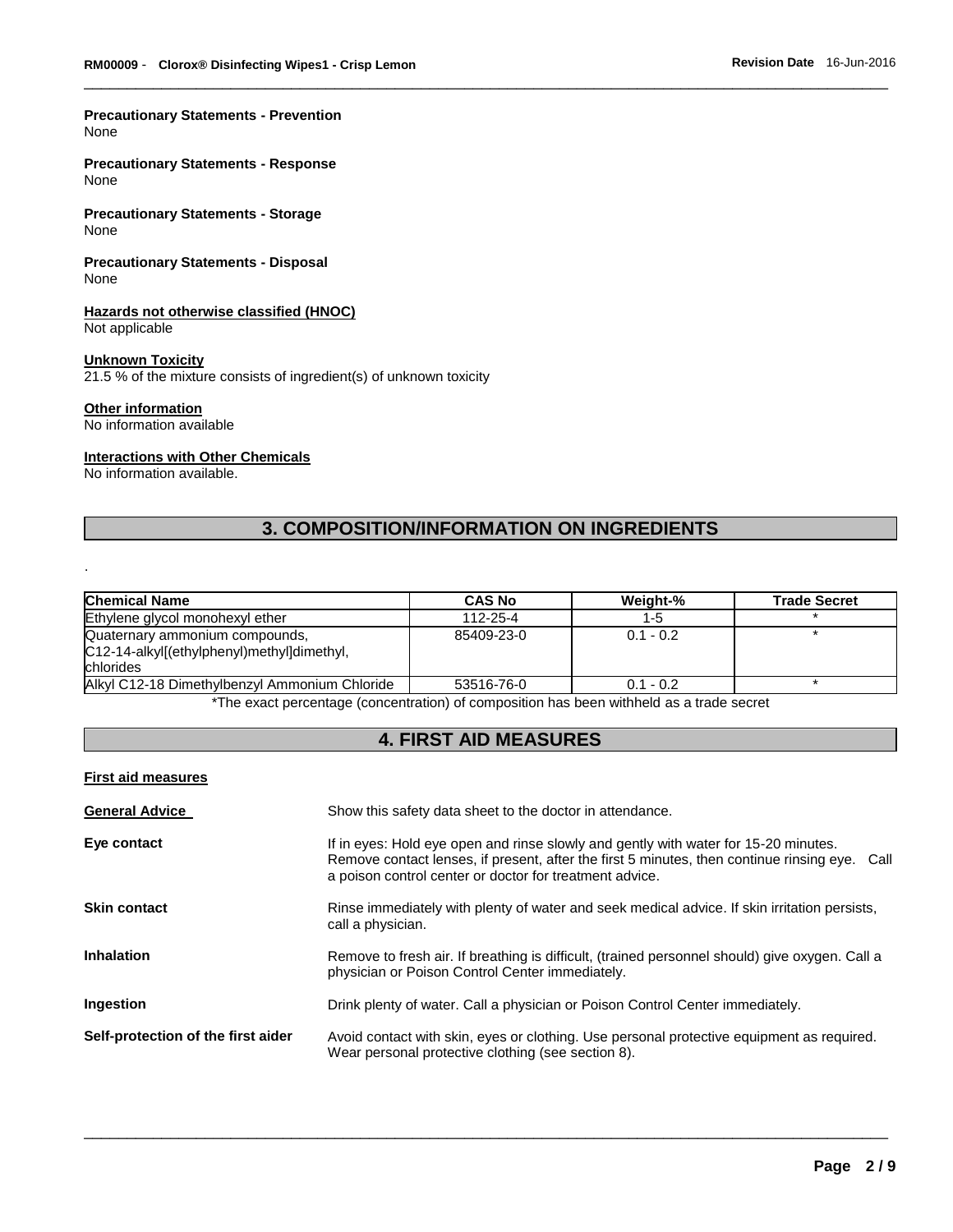#### **Most important symptoms and effects, both acute and delayed**

**Most Important Symptoms and Effects**  Irritating.

### **Indication of any immediate medical attention and special treatment needed**

**Notes to Physician**  Treat symptomatically.

# **5. FIRE-FIGHTING MEASURES**

\_\_\_\_\_\_\_\_\_\_\_\_\_\_\_\_\_\_\_\_\_\_\_\_\_\_\_\_\_\_\_\_\_\_\_\_\_\_\_\_\_\_\_\_\_\_\_\_\_\_\_\_\_\_\_\_\_\_\_\_\_\_\_\_\_\_\_\_\_\_\_\_\_\_\_\_\_\_\_\_\_\_\_\_\_\_\_\_\_\_\_\_\_

#### **Suitable Extinguishing Media**

Use extinguishing measures that are appropriate to local circumstances and the surrounding environment.

### **Unsuitable extinguishing media**

CAUTION: Use of water spray when fighting fire may be inefficient.

### **Specific hazards arising from the chemical**

No information available.

#### **Hazardous Combustion Products**

No information available

#### **Explosion Data Sensitivity to Mechanical Impact** No. **Sensitivity to Static Discharge Mo.**

#### **Protective equipment and precautions for firefighters**

As in any fire, wear self-contained breathing apparatus pressure-demand, MSHA/NIOSH (approved or equivalent) and full protective gear.

# **6. ACCIDENTAL RELEASE MEASURES**

\_\_\_\_\_\_\_\_\_\_\_\_\_\_\_\_\_\_\_\_\_\_\_\_\_\_\_\_\_\_\_\_\_\_\_\_\_\_\_\_\_\_\_\_\_\_\_\_\_\_\_\_\_\_\_\_\_\_\_\_\_\_\_\_\_\_\_\_\_\_\_\_\_\_\_\_\_\_\_\_\_\_\_\_\_\_\_\_\_\_\_\_\_

### **Personal precautions, protective equipment and emergency procedures**

| <b>Personal precautions</b>                          | Avoid contact with eyes.                                 |
|------------------------------------------------------|----------------------------------------------------------|
| <b>Other Information</b>                             | Refer to protective measures listed in Sections 7 and 8. |
| <b>Environmental precautions</b>                     |                                                          |
| <b>Environmental precautions</b>                     | See Section 12 for additional Ecological Information.    |
| Methods and material for containment and cleaning up |                                                          |
| <b>Methods for containment</b>                       | Prevent further leakage or spillage if safe to do so.    |
| Methods for cleaning up                              | Pick up and transfer to properly labeled containers.     |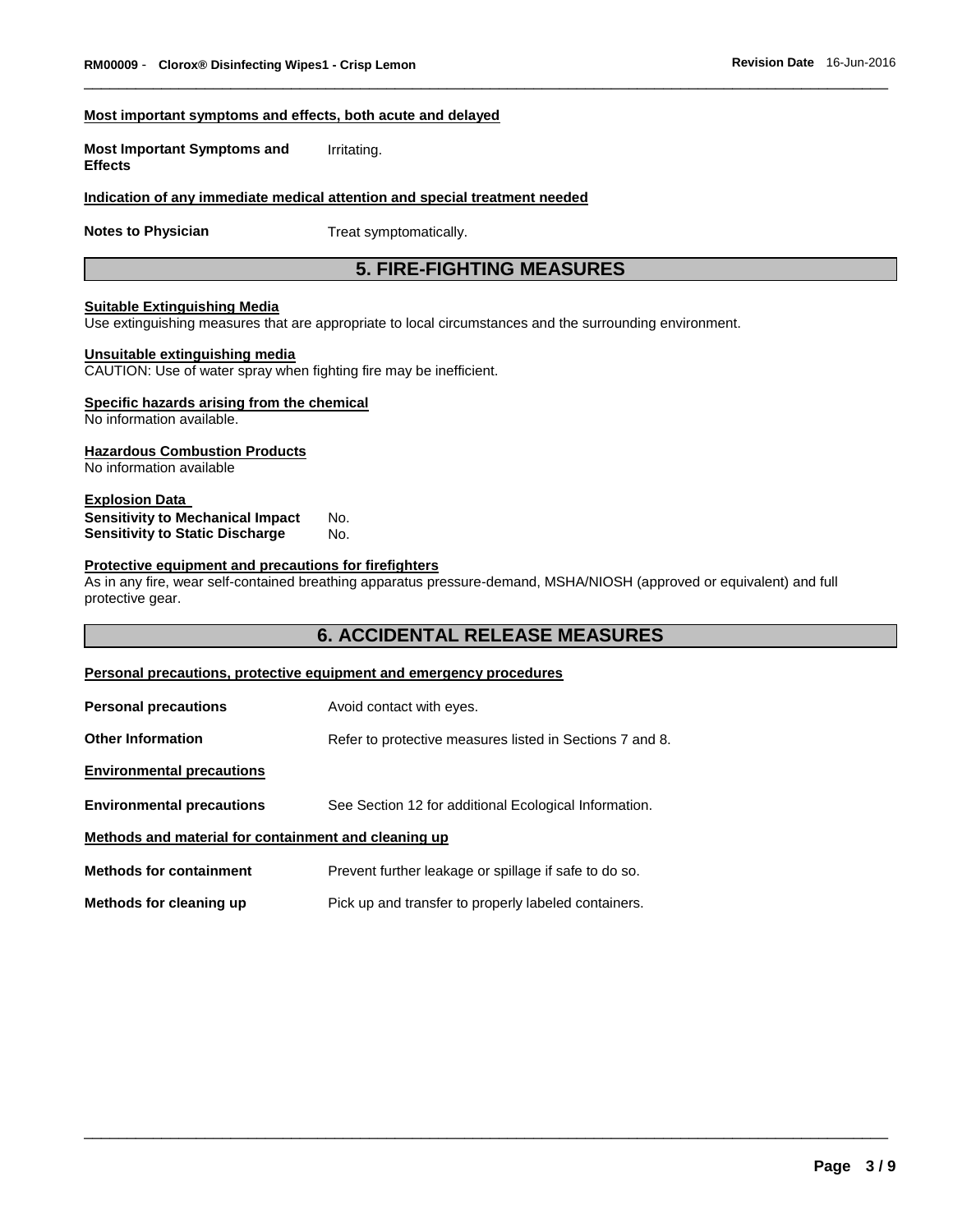# **7. HANDLING AND STORAGE**

\_\_\_\_\_\_\_\_\_\_\_\_\_\_\_\_\_\_\_\_\_\_\_\_\_\_\_\_\_\_\_\_\_\_\_\_\_\_\_\_\_\_\_\_\_\_\_\_\_\_\_\_\_\_\_\_\_\_\_\_\_\_\_\_\_\_\_\_\_\_\_\_\_\_\_\_\_\_\_\_\_\_\_\_\_\_\_\_\_\_\_\_\_

#### **Precautions for safe handling**

**Handling** Handle in accordance with good industrial hygiene and safety practice. Avoid contact with skin, eyes or clothing. Do not eat, drink or smoke when using this product.

### **Conditions for safe storage, including any incompatibilities**

**Storage <b>Storage Keep container tightly closed in a dry and well-ventilated place.** 

**Incompatible Products** None known.

# **8. EXPOSURE CONTROLS/PERSONAL PROTECTION**

#### **Control parameters**

#### **Exposure Guidelines**

| <b>Chemical Name</b>                        | <b>ACGIH TLV</b> | <b>OSHA PEL</b> | <b>NIOSH IDLH</b> |
|---------------------------------------------|------------------|-----------------|-------------------|
| Ethylene glycol monohexyl ether<br>112-25-4 | None             | None            | None              |
|                                             |                  |                 |                   |
| Quaternary ammonium compounds,              | None             | None            | None              |
| C12-14-alkyl[(ethylphenyl)methyl]dimethyl,  |                  |                 |                   |
| chlorides                                   |                  |                 |                   |
| 85409-23-0                                  |                  |                 |                   |
| Alkyl C12-18 Dimethylbenzyl Ammonium        | None             | None            | None              |
| Chloride                                    |                  |                 |                   |
| 53516-76-0                                  |                  |                 |                   |

*ACGIH TLV: American Conference of Governmental Industrial Hygienists - Threshold Limit Value OSHA PEL: Occupational Safety and Health Administration - Permissible Exposure Limits NIOSH IDLH Immediately Dangerous to Life or Health* 

**Other Exposure Guidelines** Vacated limits revoked by the Court of Appeals decision in AFL-CIO v. OSHA, 965 F.2d 962 (11th Cir., 1992)

#### **Appropriate engineering controls**

**Engineering Measures** Showers Eyewash stations Ventilation systems

#### **Individual protection measures, such as personal protective equipment**

**Eye/face protection** No special protective equipment required. **Skin and body protection** No special protective equipment required. **Respiratory protection** No protective equipment is needed under normal use conditions. If exposure limits are exceeded or irritation is experienced, ventilation and evacuation may be required.

**Hygiene Measures** Handle in accordance with good industrial hygiene and safety practice.

# **9. PHYSICAL AND CHEMICAL PROPERTIES**

### **Physical and Chemical Properties**

| <b>Physical state</b>    | Pre-Moistened Towelette (no free liquids) |                          |                          |
|--------------------------|-------------------------------------------|--------------------------|--------------------------|
| Appearance               | White                                     | Odor                     | Lemon                    |
| Color                    | No information available                  | <b>Odor Threshold</b>    | No information available |
| <b>Property</b>          | Values                                    | Method<br><b>Remarks</b> |                          |
| рH                       | $6 - 9$ (liquid)                          | None known               |                          |
| Melting / freezing point | No data available                         | None known               |                          |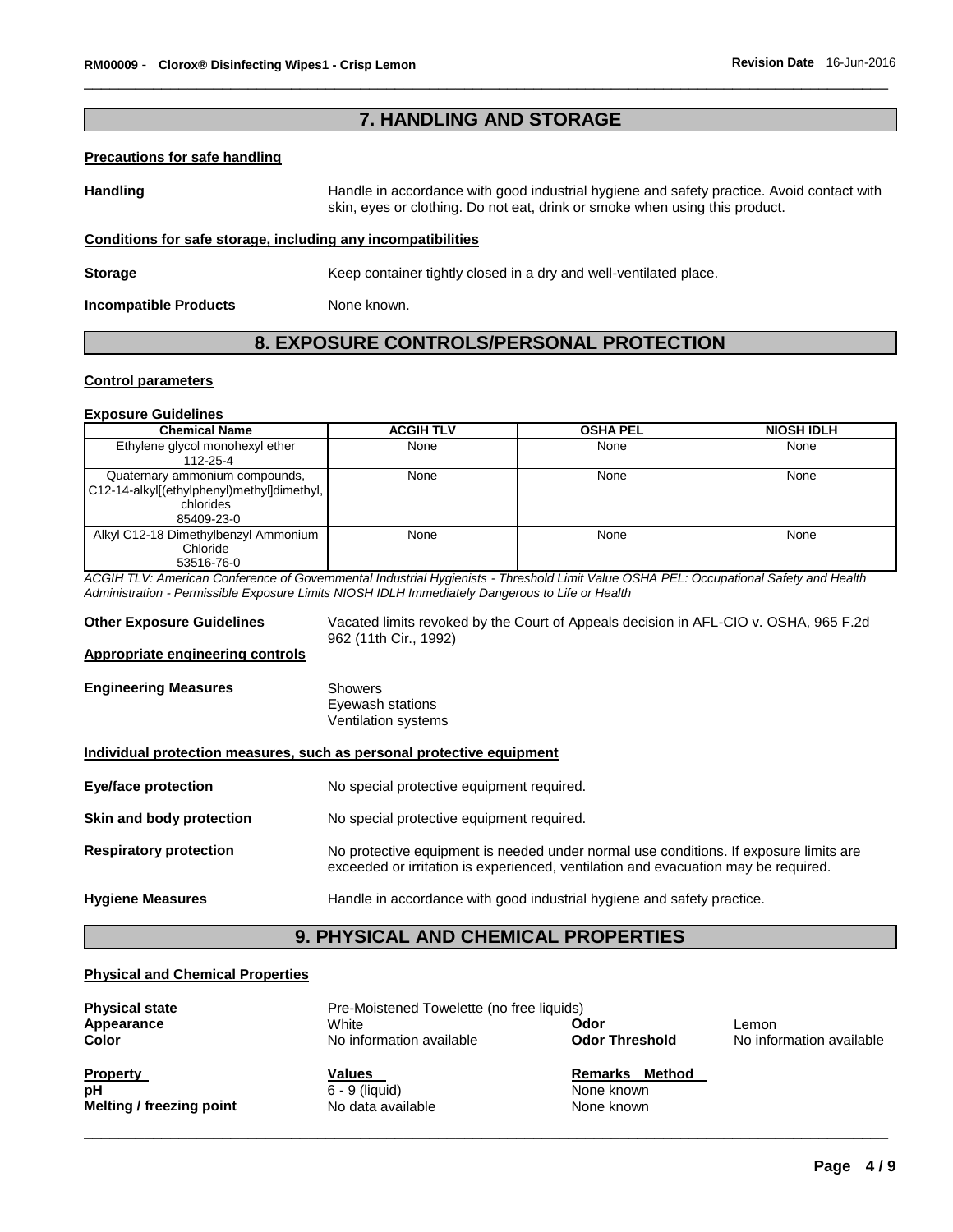| Boiling point / boiling range                           | No data available | None known |
|---------------------------------------------------------|-------------------|------------|
| <b>Flash Point</b>                                      | No data available | None known |
| <b>Evaporation Rate</b>                                 | No data available | None known |
| Flammability (solid, gas)                               | No data available | None known |
| <b>Flammability Limit in Air</b>                        |                   |            |
| Upper flammability limit                                | No data available |            |
| Lower flammability limit                                | No data available |            |
| Vapor pressure                                          | No data available | None known |
| Vapor density                                           | No data available | None known |
| <b>Specific Gravity</b>                                 | $~1.0$ (liquid)   | None known |
| <b>Water Solubility</b>                                 | Soluble in water  | None known |
| Solubility in other solvents                            | No data available | None known |
| Partition coefficient: n-octanol/waterNo data available |                   | None known |
| <b>Autoignition temperature</b>                         | No data available | None known |
| <b>Decomposition temperature</b>                        | No data available | None known |
| <b>Kinematic viscosity</b>                              | No data available | None known |
| <b>Dynamic viscosity</b>                                | No data available | None known |
| <b>Explosive properties</b>                             | No data available |            |
| <b>Oxidizing properties</b>                             | No data available |            |
|                                                         |                   |            |
|                                                         |                   |            |

### **Other Information**

**Softening Point No data available**<br> **No data available**<br>
No data available **VOC Content (%) Particle Size No data available Particle Size Distribution** No data available

# **10. STABILITY AND REACTIVITY**

\_\_\_\_\_\_\_\_\_\_\_\_\_\_\_\_\_\_\_\_\_\_\_\_\_\_\_\_\_\_\_\_\_\_\_\_\_\_\_\_\_\_\_\_\_\_\_\_\_\_\_\_\_\_\_\_\_\_\_\_\_\_\_\_\_\_\_\_\_\_\_\_\_\_\_\_\_\_\_\_\_\_\_\_\_\_\_\_\_\_\_\_\_

#### **Reactivity**

No data available.

#### **Chemical stability**

Stable under recommended storage conditions.

#### **Possibility of Hazardous Reactions**

None under normal processing.

#### **Conditions to avoid**

None known based on information supplied.

#### **Incompatible materials**

None known.

#### **Hazardous Decomposition Products**

None known.

# **11. TOXICOLOGICAL INFORMATION**

#### **Information on likely routes of exposure**

| <b>Product Information</b> | Product does not present an acute toxicity hazard based on known or supplied information. |
|----------------------------|-------------------------------------------------------------------------------------------|
| <b>Inhalation</b>          | May cause irritation of respiratory tract.                                                |
| Eye contact                | May cause slight irritation.                                                              |
| <b>Skin contact</b>        | Substance may cause slight skin irritation.                                               |
| Ingestion                  | Ingestion may cause irritation to mucous membranes. Ingestion may cause gastrointestinal  |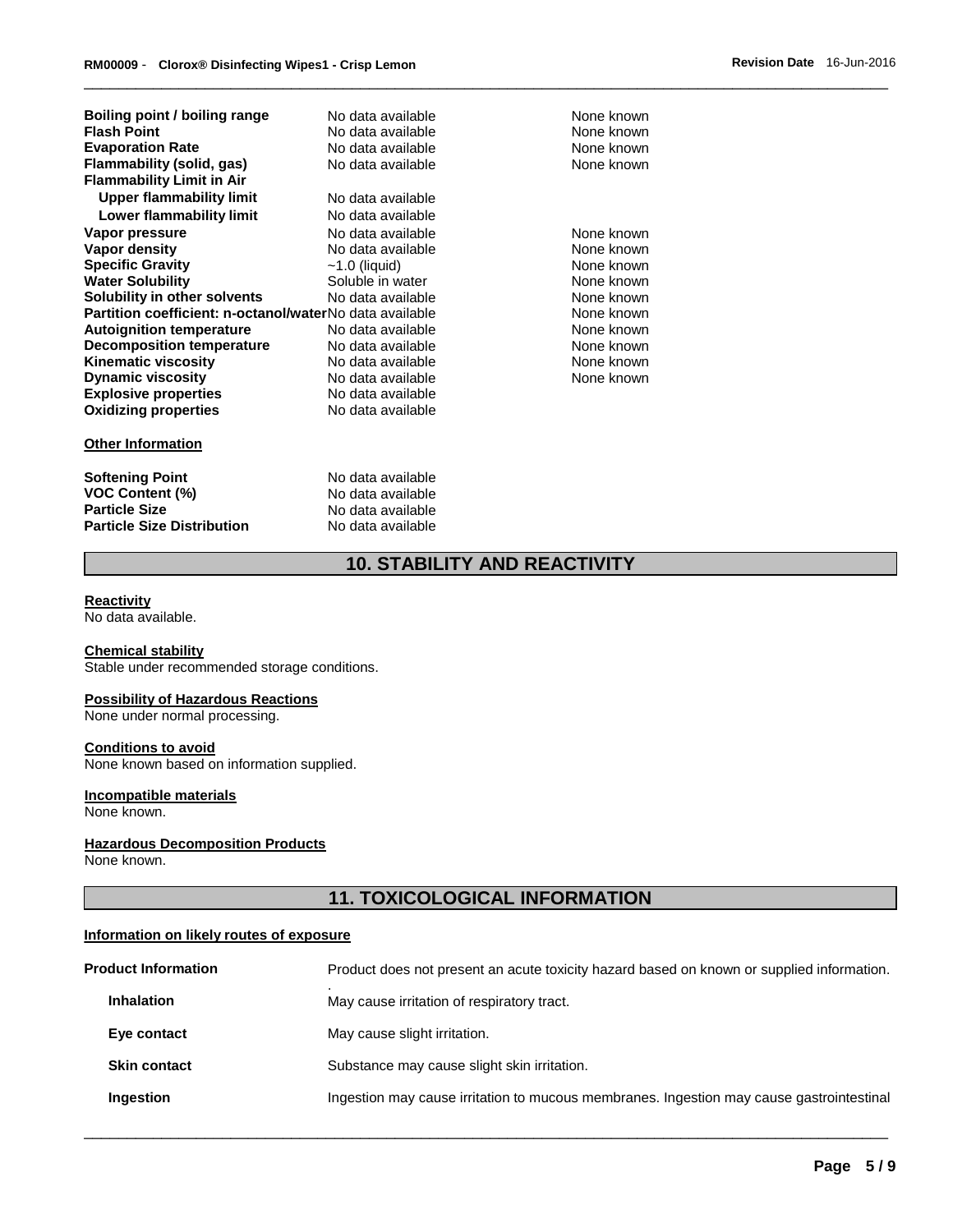irritation, nausea, vomiting and diarrhea.

\_\_\_\_\_\_\_\_\_\_\_\_\_\_\_\_\_\_\_\_\_\_\_\_\_\_\_\_\_\_\_\_\_\_\_\_\_\_\_\_\_\_\_\_\_\_\_\_\_\_\_\_\_\_\_\_\_\_\_\_\_\_\_\_\_\_\_\_\_\_\_\_\_\_\_\_\_\_\_\_\_\_\_\_\_\_\_\_\_\_\_\_\_

#### **Component Information**

| <b>Chemical Name</b>                                                                                                                                                                                                                                                                                                                          | Oral LD50                                  | <b>Dermal LD50</b>                                           | <b>Inhalation LC50</b> |  |
|-----------------------------------------------------------------------------------------------------------------------------------------------------------------------------------------------------------------------------------------------------------------------------------------------------------------------------------------------|--------------------------------------------|--------------------------------------------------------------|------------------------|--|
| Ethylene glycol monohexyl ether<br>112-25-4                                                                                                                                                                                                                                                                                                   | 739 mg/kg (Rat)                            | 721 mg/kg (Rabbit)                                           | >0.5 mg/L (Rat, 4 h)   |  |
| Information on toxicological effects                                                                                                                                                                                                                                                                                                          |                                            |                                                              |                        |  |
| <b>Symptoms</b>                                                                                                                                                                                                                                                                                                                               | May cause redness and tearing of the eyes. |                                                              |                        |  |
| Delayed and immediate effects as well as chronic effects from short and long-term exposure                                                                                                                                                                                                                                                    |                                            |                                                              |                        |  |
| <b>Sensitization</b>                                                                                                                                                                                                                                                                                                                          | No information available.                  |                                                              |                        |  |
| <b>Mutagenic Effects</b>                                                                                                                                                                                                                                                                                                                      | No information available.                  |                                                              |                        |  |
| Carcinogenicity<br>The table below indicates whether each agency has listed any ingredient as a carcinogen.<br><b>IARC</b> (International Agency for Research on Cancer)<br>Group 3 - Not Classifiable as to Carcinogenicity in Humans<br>OSHA (Occupational Safety and Health Administration of the US Department of Labor)<br>$X$ - Present |                                            |                                                              |                        |  |
| <b>Reproductive toxicity</b>                                                                                                                                                                                                                                                                                                                  | No information available.                  |                                                              |                        |  |
| <b>STOT - single exposure</b>                                                                                                                                                                                                                                                                                                                 | No information available.                  |                                                              |                        |  |
| <b>STOT - repeated exposure</b>                                                                                                                                                                                                                                                                                                               | No information available.                  |                                                              |                        |  |
| <b>Chronic Toxicity</b>                                                                                                                                                                                                                                                                                                                       |                                            | No known effect based on information supplied.               |                        |  |
| <b>Target Organ Effects</b>                                                                                                                                                                                                                                                                                                                   |                                            | Respiratory system. Eyes. Skin. Gastrointestinal tract (GI). |                        |  |
| <b>Aspiration Hazard</b>                                                                                                                                                                                                                                                                                                                      | No information available.                  |                                                              |                        |  |

#### **Numerical measures of toxicity Product Information The following values are calculated based on chapter 3.1 of the GHS document**

**ATEmix (oral)** 40.1 mg/kg

**ATEmix (dermal)** 59.8 mg/kg

**12. ECOLOGICAL INFORMATION** 

\_\_\_\_\_\_\_\_\_\_\_\_\_\_\_\_\_\_\_\_\_\_\_\_\_\_\_\_\_\_\_\_\_\_\_\_\_\_\_\_\_\_\_\_\_\_\_\_\_\_\_\_\_\_\_\_\_\_\_\_\_\_\_\_\_\_\_\_\_\_\_\_\_\_\_\_\_\_\_\_\_\_\_\_\_\_\_\_\_\_\_\_\_

#### **Ecotoxicity**

None known.

# **Persistence and Degradability**

No information available.

### **Bioaccumulation**

No information available

#### **Other adverse effects**

No information available.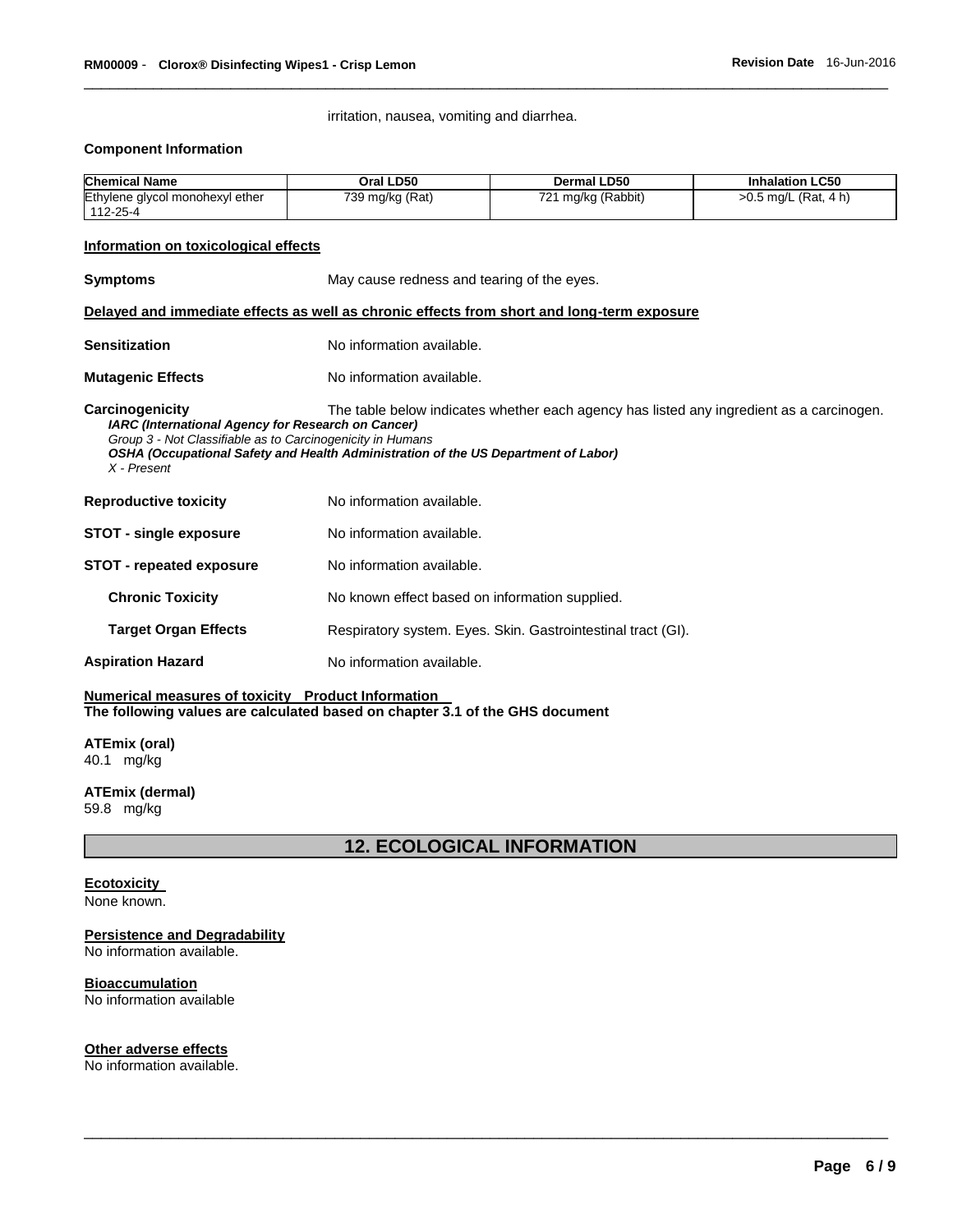# **13. DISPOSAL CONSIDERATIONS**

\_\_\_\_\_\_\_\_\_\_\_\_\_\_\_\_\_\_\_\_\_\_\_\_\_\_\_\_\_\_\_\_\_\_\_\_\_\_\_\_\_\_\_\_\_\_\_\_\_\_\_\_\_\_\_\_\_\_\_\_\_\_\_\_\_\_\_\_\_\_\_\_\_\_\_\_\_\_\_\_\_\_\_\_\_\_\_\_\_\_\_\_\_

### **Waste treatment methods**

| <b>Disposal methods</b>       | Dispose of in accordance with federal, state and local regulations.                                   |
|-------------------------------|-------------------------------------------------------------------------------------------------------|
| <b>Contaminated Packaging</b> | Do not reuse empty containers. Dispose of in accordance with federal, state and local<br>regulations. |

This product contains one or more substances that are listed with the State of California as a hazardous waste.

# **14. TRANSPORT INFORMATION**

| DOT             | <b>NOT REGULATED</b> |
|-----------------|----------------------|
| TDG             | NOT REGULATED        |
| MEX             | <b>NOT REGULATED</b> |
| ICAO            | NOT REGULATED        |
| IATA            | <b>NOT REGULATED</b> |
| <b>IMDG/IMO</b> | NOT REGULATED        |
| <b>RID</b>      | <b>NOT REGULATED</b> |
| ADR             | NOT REGULATED        |
| ADN             | <b>NOT REGULATED</b> |
|                 |                      |

# **15. REGULATORY INFORMATION**

| <b>International Inventories</b> |                                                      |
|----------------------------------|------------------------------------------------------|
| TSCA                             | All components are listed on the TSCA Inventory      |
| DSL                              | All components are listed either on the DSL or NDSL. |
|                                  |                                                      |

**TSCA** - United States Toxic Substances Control Act Section 8(b) Inventory **DSL/NDSL** - Canadian Domestic Substances List/Non-Domestic Substances List

# **US Federal Regulations**

# **SARA 313**

Section 313 of Title III of the Superfund Amendments and Reauthorization Act of 1986 (SARA). This product contains a chemical or chemicals which are subject to the reporting requirements of the Act and Title 40 of the Code of Federal Regulations, Part 372

| Chemical Name                                                                                       | <b>CAS No</b>   | Weight-% | SARA 313 - Threshold<br>Values % |
|-----------------------------------------------------------------------------------------------------|-----------------|----------|----------------------------------|
| Ethylene glycol monohexyl ether - 112-25-4                                                          | 112-25-4        | 1-5      | 1.0                              |
| <b>SARA 311/312 Hazard Categories</b><br><b>Acute Health Hazard</b><br><b>Chronic Health Hazard</b> | No<br><b>No</b> |          |                                  |
| <b>Fire Hazard</b>                                                                                  | No              |          |                                  |
| Sudden release of pressure hazard                                                                   | <b>No</b>       |          |                                  |
| <b>Reactive Hazard</b>                                                                              | No              |          |                                  |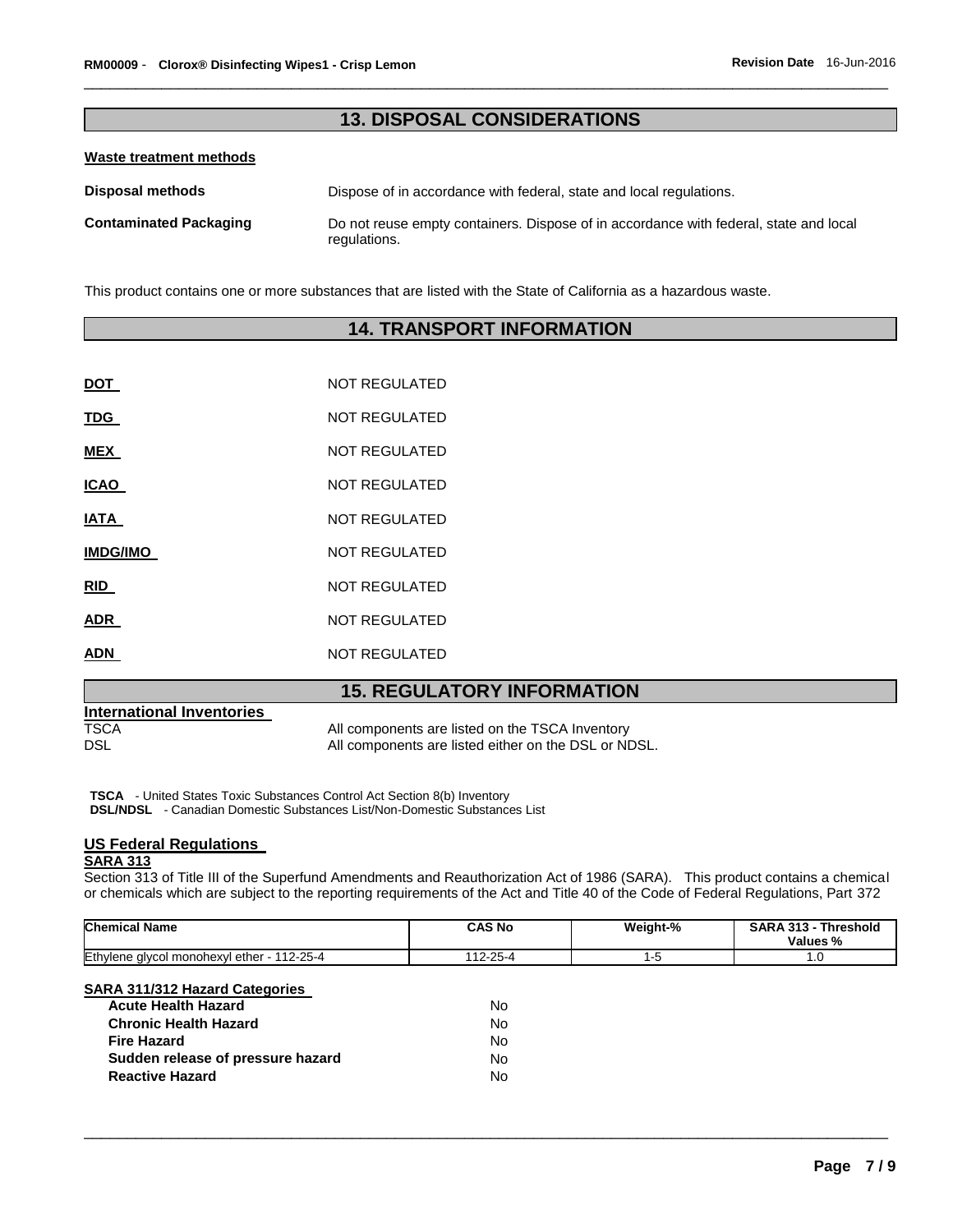### **CWA (Clean Water Act)**

This product contains the following substances which are regulated pollutants pursuant to the Clean Water Act (40 CFR 122.21 and 40 CFR 122.42)

\_\_\_\_\_\_\_\_\_\_\_\_\_\_\_\_\_\_\_\_\_\_\_\_\_\_\_\_\_\_\_\_\_\_\_\_\_\_\_\_\_\_\_\_\_\_\_\_\_\_\_\_\_\_\_\_\_\_\_\_\_\_\_\_\_\_\_\_\_\_\_\_\_\_\_\_\_\_\_\_\_\_\_\_\_\_\_\_\_\_\_\_\_

#### **CERCLA**

This material, as supplied, does not contain any substances regulated as hazardous substances under the Comprehensive Environmental Response Compensation and Liability Act (CERCLA) (40 CFR 302) or the Superfund Amendments and Reauthorization Act (SARA) (40 CFR 355). There may be specific reporting requirements at the local, regional, or state level pertaining to releases of this material

#### **US State Regulations**

#### **California Proposition 65**

This product does not contain Proposition 65 chemicals.

#### **U.S. State Right-to-Know Regulations**

| <b>Chemical Name</b>                        | New Jersey | <b>Massachusetts</b> | Pennsvlvania | <b>Rhode Island</b> | <b>Illinois</b> |
|---------------------------------------------|------------|----------------------|--------------|---------------------|-----------------|
| Ethylene glycol monohexyl ether<br>112-25-4 |            |                      |              |                     |                 |
| Isopropyl alcohol<br>67-63-0                |            |                      |              |                     |                 |

#### **EPA Pesticide Registration Number** 5813-79

#### **EPA Statement**

This chemical is a pesticide product registered by the Environmental Protection Agency and is subject to certain labeling requirements under federal pesticide law. These requirements differ from the classification criteria and hazard information required for safety data sheets, and for workplace labels of non-pesticide chemicals. Following is the hazard information as required on the pesticide label:

#### **EPA Pesticide label**

CAUTION: Causes moderate eye irritation. Avoid contact with eyes or clothing. Wash thoroughly with soap and water after handling.

### **International Regulations**

# **Canada**

**WHMIS Hazard Class**

D2B - Toxic materials

# **16. OTHER INFORMATION**

| <b>NFPA</b><br><b>HMIS</b> | Health Hazards 0<br>Health Hazards 0 |                                                                                               | Flammability 0<br>Flammability 0 |  | Instability 0<br><b>Physical Hazard</b> | $\Omega$ | <b>Physical and</b><br><b>Chemical Hazards -</b><br><b>Personal Protection</b><br>A |
|----------------------------|--------------------------------------|-----------------------------------------------------------------------------------------------|----------------------------------|--|-----------------------------------------|----------|-------------------------------------------------------------------------------------|
| <b>Prepared By</b>         |                                      | <b>Product Stewardship</b><br>23 British American Blvd.<br>Latham, NY 12110<br>1-800-572-6501 |                                  |  |                                         |          |                                                                                     |
| <b>Issuing Date</b>        | 16-Jun-2016                          |                                                                                               |                                  |  |                                         |          |                                                                                     |
| <b>Revision Date</b>       | 16-Jun-2016                          |                                                                                               |                                  |  |                                         |          |                                                                                     |
| <b>Revision Note</b>       |                                      |                                                                                               | No information available         |  |                                         |          |                                                                                     |